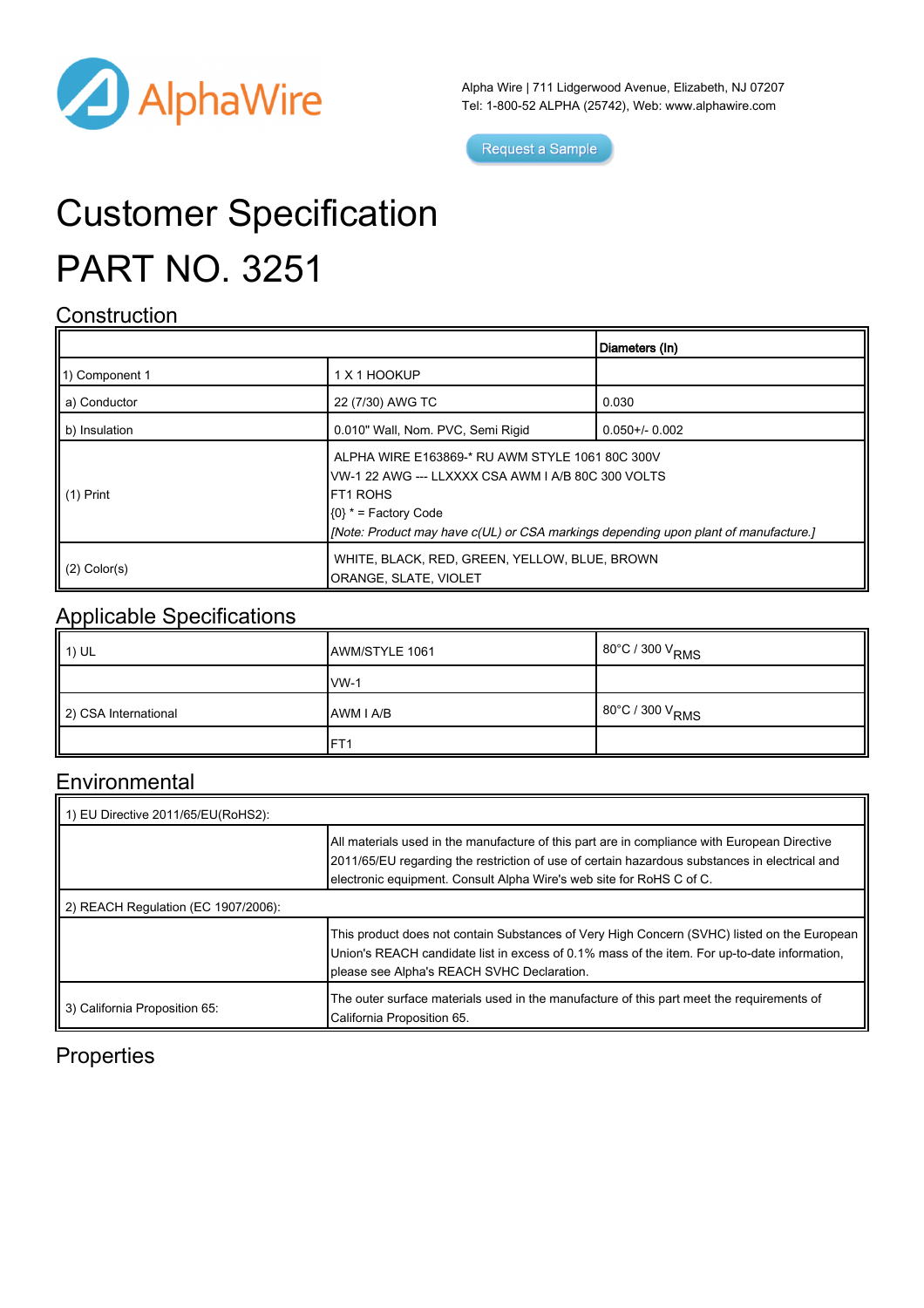| Physical & Mechanical Properties |                                 |  |
|----------------------------------|---------------------------------|--|
| 1) Temperature Range             | $-10$ to $80^{\circ}$ C         |  |
| 2) Bend Radius                   | 10X Cable Diameter              |  |
| 3) Pull Tension                  | 5.5 Lbs, Maximum                |  |
| <b>Electrical Properties</b>     | (For Engineering purposes only) |  |
| 1) Voltage Rating                | 300 V <sub>RMS</sub>            |  |
| 2) Inductance                    | 0.05 µH/ft, Nominal             |  |
| 3) Conductor DCR                 | 16.2 Ω/1000ft @20°C, Nominal    |  |

#### **Other**

| Packaging  | Flange x Traverse x Barrel (inches)         |
|------------|---------------------------------------------|
| a) 1000 FT | $6.5 \times 2 \times 1.9$ Continuous length |
| b) 100 FT  | 2.75 x 1 x 1.125 Continuous length          |
|            | [Spool dimensions may vary slightly]        |
| Motes:     |                                             |

 $\parallel$ a) Certain colors and put-up combinations may only be available by special order, minimums may apply.

[www.alphawire.com](http://www.alphawire.com)

Alpha Wire | 711 Lidgerwood Avenue, Elizabeth, NJ 07207 Tel: 1-800-52 ALPHA (25742)

Although Alpha Wire ("Alpha") makes every reasonable effort to ensure their accuracy at the time of publication, information and specifications described herein are subject to errors or omissions and to changes without notice, and the listing of such information and specifications does not ensure product availability.

Alpha provides the information and specifications herein on an "AS IS" basis, with no representations or warranties, whether express, statutory or implied. In no event will Alpha be liable for any damages (including consequential, indirect, incidental, special, punitive, or exemplary) whatsoever, even if Alpha had been advised of the possibility of such damages, whether in an action under contract, negligence or any other theory, arising out of or in connection with the use, or inability to use, the information or specifications described herein.

#### ALPHA WIRE - CONFIDENTIAL AND PROPRIETARY

Notice to persons receiving this document and/or technical information. This document is confidential and is the exclusive property of ALPHA WIRE, and is merely on loan and subject to recall by ALPHA WIRE at any time. By taking possession of this document, the recipient acknowledges and agrees that this document cannot be used in any manner adverse to the interests of ALPHA WIRE, and that no portion of this document may be copied or otherwise reproduced without the prior written consent of ALPHA WIRE. In the case of conflicting contractual provisions, this notice shall govern the status of this document. ©2013 ALPHA WIRE - all rights reserved.